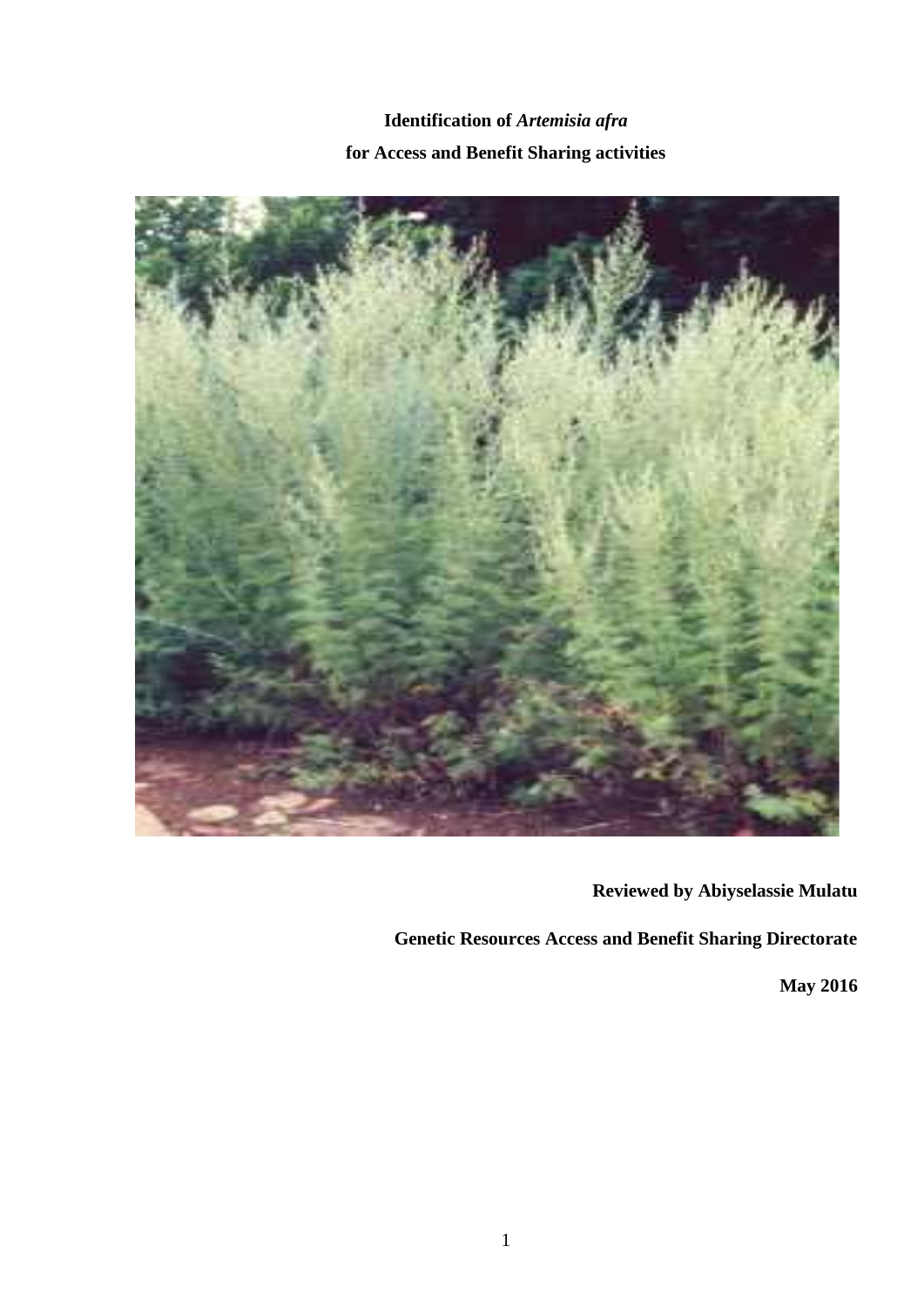#### **1. Introduction**

Ethiopia, which is rich in biological diversity, may hope to earn profit or make economic gains from its Plant, Animal and Microbial Genetic Resources. The country expects from bioprospecting of direct financial benefits of these genetic resources. There are evidences in the least megadiverse countries, where more access to Genetic Resources has been made for commercial purposes, whereas there are little attempts in the most megadiverse country of ours. Therefore, a setting is developed to identify the well-researched genetic resources of the country and advertise them to any bioprospectors.

For this, Ethiopia has issued proclamation on Access to genetic Resources and Community Knowledge and Community Rights (Proclamation No 482/2006) and Regulation 169/2009. Based on these frameworks, the country has been implementing the access and benefit sharing objective of the Convention on Biological Diversity (CBD). The Proclamation includes a range of issues such as ownership, user rights, and conditions for access, benefit sharing, types of benefits, powers and responsibilities among the others. The law bears the necessity of prior informed consent (PIC) to access genetic resources or community knowledge. Following PIC, the Institute including relevant stakeholders negotiates on mutual agreed terms (MAT) with the user of the genetic resource.

Therefore this call is intended to encourage any bioprospecting company or an individual who is interested to work on *Artemisia afra* (*Artemisia abyssinica*) of Ethiopia:

### **2. Taxonomy and Plant description of** *Artemisia afra* **and** *Artemisia rehan*

*Artemisia afra Jacq*., commonly known as the African wormwood, belongs to the family *Compositae* (*Asteracea*). It is one of the most widely used southern African medicinal plant with essential oil components (Esteban *et al*., 1986; Graven *et al*., 1990). Indigenous people of Ethiopia (Bale) refer to *Artemisia afra* as 'Chigugn' (Amharic), Kapani (Oromgna), Kodo (Guragna). It is an evergreen perennial herb or deciduous subshrub with grey or green foliage leaves containing yellow florets. It is aromatic and it exudes a pungent, sweet smell when any part of the plant is bruised. It grows up to a height of about 1 meter, at an altitude range of 3070 and 3600metres a.s.l. (Mesfin Tadesse and Sebsebe Demissew, 1992).

# **3. Geographical distribution of** *Artemisia afra*

*Artemisia afra Jacq*., is found throughout Africa as a common species in the southern, central and eastern Africa and extends as far north as Ethiopia. In Ethiopia, this plant is found in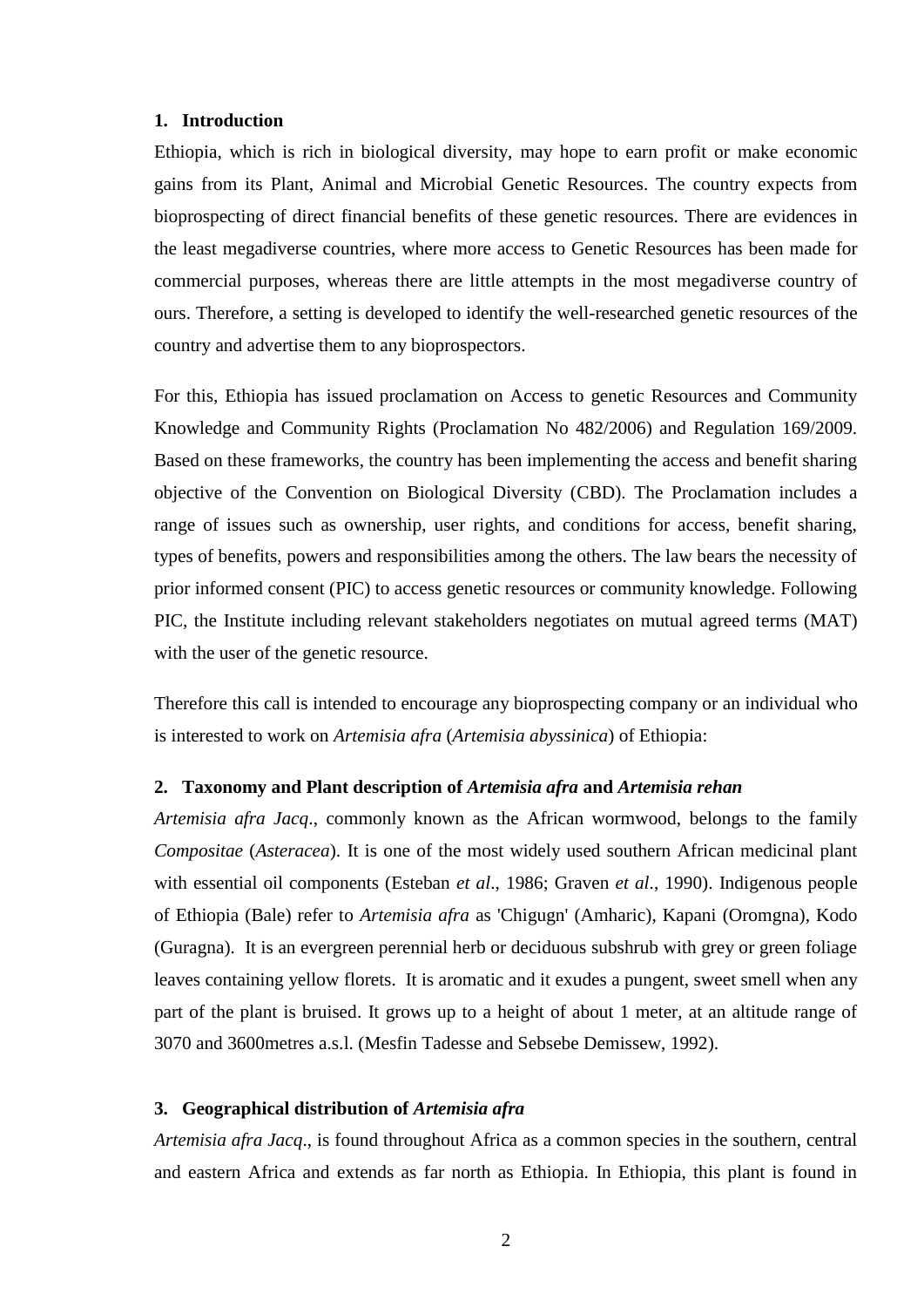Bale, Sidamo, Arba Minch and Keffa (Mesfin Tadesse and Sebsebe Demissew, 1992). It usually grows in rocky mountainous areas along forest margins and stream sides and its natural distribution extends from Bale mountains National Park (Dinsho) southeastern Ethiopia to northern parts of Ethiopia (Dawit Abebe, 1986).

## **4. Ethnomedical use of** *Artemisia afra*

*Artemisia afra* has a long history of domestic herbal use in both the Northern and Southern parts of Ethiopia. Juice of chopped leaves of *A. afra* mixed with water is traditionally taken orally for the treatment of roundworm and stomach pains in the Bale area of Ethiopia. The leaves are also chewed or the aroma is inhaled for stomachaches and headaches (Menassie Gashaw, 1991). Charred powder of leaves mixed with honey or edible oil is also used as remedies for eye diseases (crying eyes and cataract) and stomach cramps by the Northern people of Ethiopia. Leaf tea of this plant is used to treat coughs, colds and flu as well as bronchial and intestinal ailments. Milk decoctions of the whole plant or leaves are used in the treatment of haematuria, haemorrhoids, mumps, small pox, malaria, neuralgia, colitis and liver disorders. The plant also has tonic, stimulant, perfumic, antihelmintic (vermifuge) and antipyretic (febrifuge) properties (Jansen, 1981; Dawit Abebe and Ahadu Ayehu, 1993; Iwu, 1993).

# **5. Scientific researches on** *Artemisia* **species and** *Artemisia afra*

In the 1970's it was found that *Artemisia annua* contains an active principle, artemisinin, a novel antimalarial agent which have been shown to be potent against *Plasmodium falciparum in vitro* and *in vivo* (Klayman, 1993 cited in Phillipson, 1999). Crude ethanol extracts of aerial parts of this *Artemisia* species and some sesquiterpene lactones isolated from it were found to have antiulcerogenic property (Dias *et al*., 2001; Foglio *et al*., 2002).

In the previous studies, plant extracts of *A. afra* were studied for antihelmintic property by Berhanu Abegaz and Ermias Dagne (1979). Butanol extracts of *A. afra* were tested to be positive for anti-implantation effect but negative for uterotonic effect. On the other hand, the aqueous and ethanol extracts of the plant were tested to be negative for both uterotonic and anti-implantation effects (Belachew Desta, 1994). Moges Kassa *et al*. (1998) had reported about the *in vitro* anti-malarial activity of the crude extracts from the aerial parts of this plant. Aqueous *A. afra* extract had a hypertensive effect *in vivo* and a dose-dependent biphasic effect on the heart *in vitro* suggesting its potential use for the management of hypertensive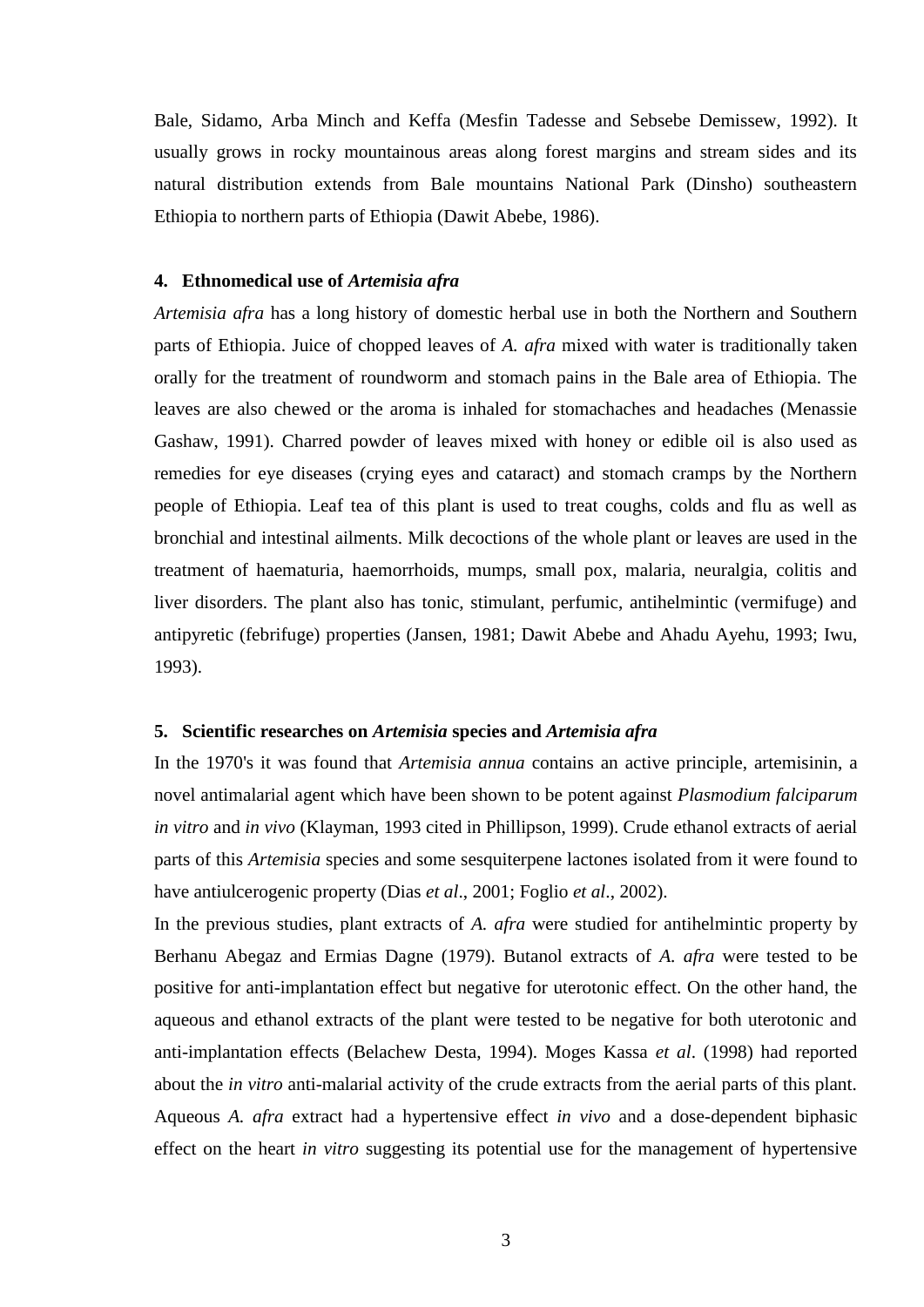conditions (Guantai and Addae-Mensah, 1999). The antimicrobial property of *A. afra* has also been documented by Mangena and Muyima (1999). The plant material has been shown to be devoid of acute toxic effects (Guantai, 1990 cited in Guantai and Addae-Mensah, 1999). The antioxidant (potential free radical scaveniging) activities of this plant along with *A. abyssinica* were examined by Burtis *et al*. (2001).

Until now research studies with *A. rehan* were largely concentrated on the antimalarial activity (Moges Kassa *et al*., 1998). Moges Kassa *et al*. (2001) carried out *in vitro* cytotoxic tests of this antimalarial plant along with *A. afra* against a human leukemia monocyte cell line and the extracts of these plants at 0.23-23 mg/ml concentrations *in vivo* were proved to be not cytotoxic.

*Artemisia afra* leaf ethanol (ALE) and *Artemisia rehan* leaf ethanol (RLE) were found to significantly reduce both spontaneous rhythmic and agonist-induced contractions of mouse duodenum and guinea pig ileum which suggests the spasmolytic property of the plants and recommends the traditional folk use of the aerial and root parts of the plants for stomach pains and intestinal cramps (Abiyselassie Mulatu and Yalemteshay Mekonnen, 2007).

The acute and subchronic toxic effects of leaves of *Artemisia afra* on liver and kidney; and some blood parameters in rats were investigated and found to be relatively safe (Nikodimos Eshetu, 2015).

### **6. Pharmacological potential and compounds isolated from Artemisia afra**

Alpha-thujone, beta-thujone, 1,8-cineole and camphor were reported as the major constituents of *A. afra* from South Africa. On the other hand, yomogi alcohol and artemisia alcohol acetate were reported to be the two major constituents of Ethiopian origin (Graven *et al*., 1990; Tadele Worku and Rubiolo, 1996).

Previous works on the essential oil of *A. rehan* from Ethiopia revealed camphor and denavonone as major constituents (Berhanu Abegaz and Paulos G.Yohannes, 1982). The green parts of *A. rehan Chiov*. were found to contain vulgarin which is proved to be identical with compounds such as barrellin and judaicin (Berhanu Abegaz *et al*., 1986).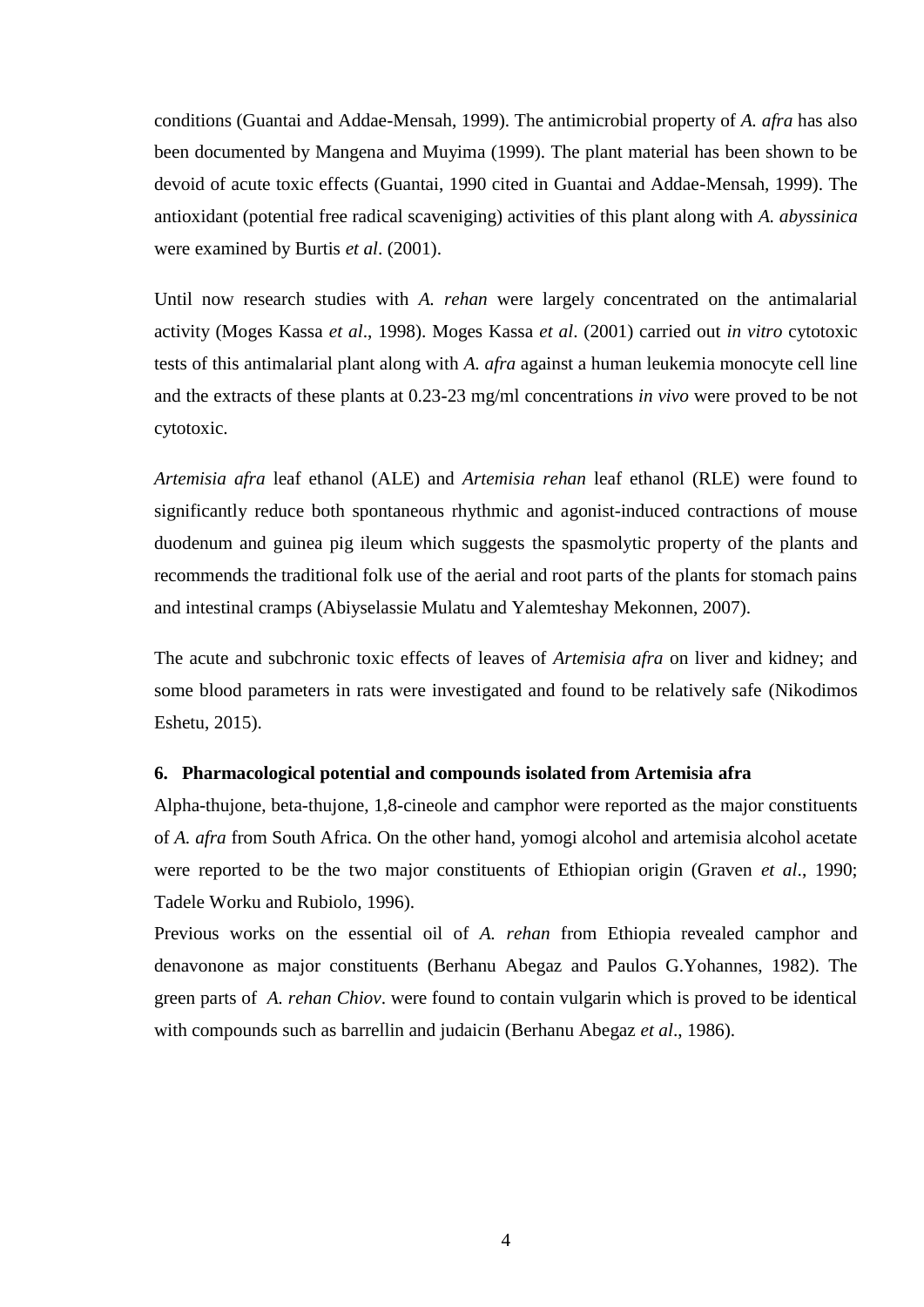# **References**

- Abiyselassie Mulatu and Yalemtsehay Mekonnen (2007). Spasmolytic effects of *Artemisia afra* and *Artemisia rehan* in tissue preparations. *Ethiop. Med. J.* **45**(4):371-376**.**
- Belachew Desta (1994). Ethiopian traditional herbal drugs. Part III: Antifertility activity of 70 Medicinal Plants. *J.Ethnopharmacol*. **44**: 199-209.
- Berhanu Abegaz and Ermias Dagne (1979). Comparative bioassay studies of traditional antihelmintic plants, plant extracts & modern drugs. *SINET: Ethiop.J.Sci*. **1**(2): 117- 122.
- Berhanu Abegaz and Paulos G.Yohannes (1982). Constituents of the essential oil of *Artemisia rehan*. *Phytochemistry: International Journal of Plant Biochemistry* **21**(7): 1791-1793.
- Berhanu Abegaz, Camps, F., Coll, J., Feliz, M., Jacobson, U., Miravitlles, C., Molins, E. and Torramilans, J. (1986). The structure of vulgarin and its isomers - A reinvestigation. *Tetrahedron* **42** (21): 6003-6009.
- Burtis, M., Kaleab Asres, and Bukar, F. (2001). The antioxidant activity of the essential oils of *Artemisia afra*, *Artemisia abyssinica Schultz*.*Bip*. and *Juniperus procera*. *Phytother.Res.* **15** (2): 103-108.
- Dawit Abebe (1986). Traditional Medicine in Ethiopia, The attempts being made to promote it for effective and better utilization. *Ethnobiol and Ethnomedic J.* **9**:61-69.
- Dawit Abebe and Ahadu Ayehu (1993). **Medicinal plants and Enigmatic Health Practices of Northern Ethiopia.** B.S.P.E. Addis Ababa. Ethiopia.
- Dias, P.C., Foglio, M.A., Possenti, A., Nogueira, F. and Carvalho, J.Ed. (2001). Antiulcerogenic activity of crude ethanol extract and some fractions obtained from aerial part of *Artemisia annua L*. *Phytother. Res*. **15**(8): 670-675.
- Esteban, M.D., Collado, I.G., Macias, F.A., Massanet, G.M., and Luis, F.R. (1986). Flavonoids from *Artemisia lantana*. *Phytochemistry* **25**: 1502-1504.
- Foglio, M.A., Dias, P.C., Antonio, M.A., Possenti, A., Rodrigues, R.A.F., Silva, E.F.D., Rehder, V.L.G., and Carvalho, J.Ed. (2002). Antiulcerogenic activity of some Sesquiterpene Lactones isolated from *Artemisia annua*. *Planta Medica* **68**(6): 515- 518.
- Graven, E.H., Webber, L., Venter, M., and Gardner, J.B. (1990). The Development of *Artemisia Afra (Jacq.)* as a new essential oil crop. *J.Essent.Oil. Res*. **2**:215-220.
- Guantai, A.N., and Addae-Mensah, I. (1999). Cardiovascular effect of *Artemisia afra* and its constituents. *Pharmaceutical Biology* **37**(5): 351-356.